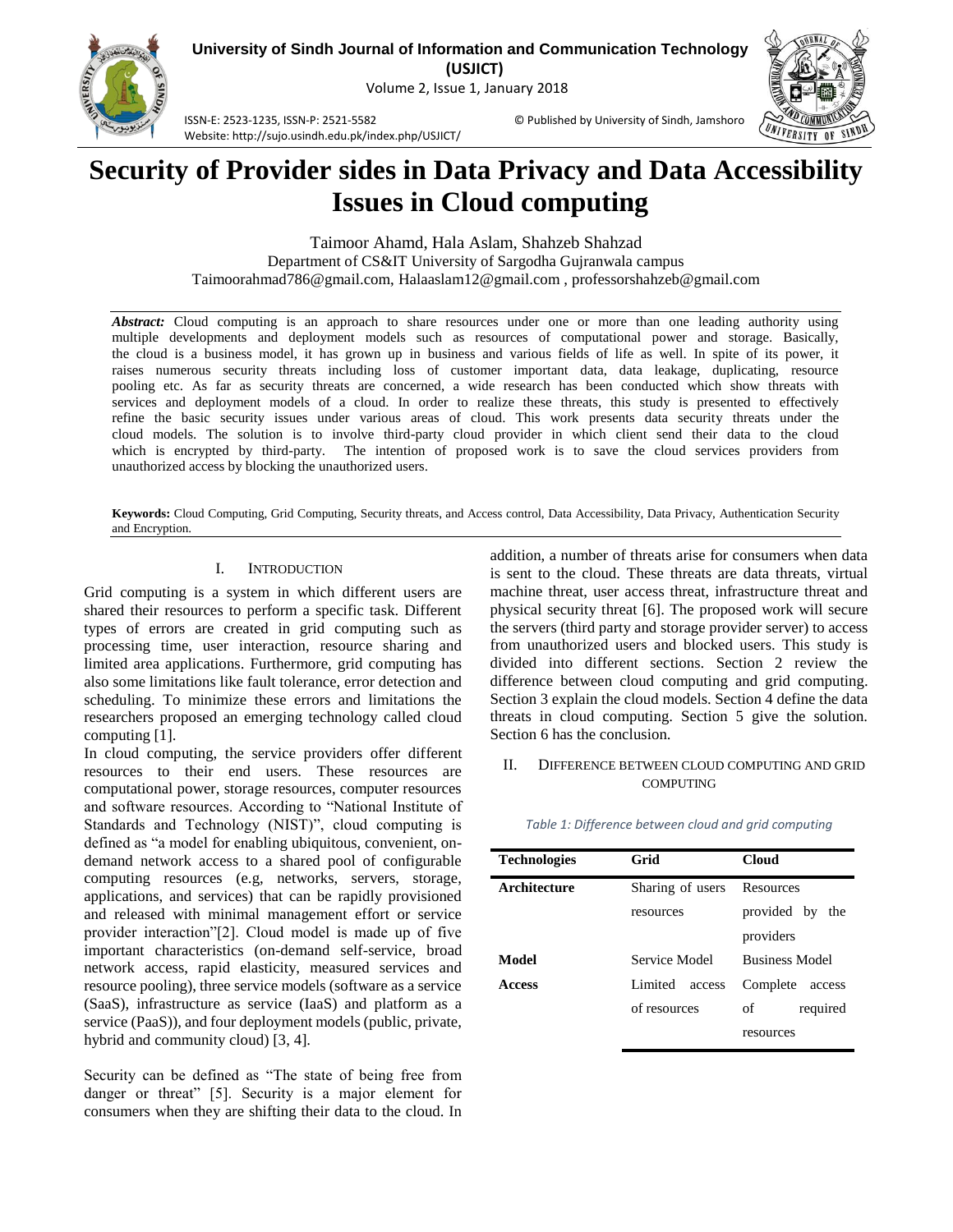|                               | Ready<br>to<br>use |
|-------------------------------|--------------------|
| executable file               | application        |
|                               | components         |
| Not every time Available 24/7 |                    |
| available                     |                    |
|                               | of Using           |

## III. MODELS OF CLOUD COMPUTING

There are two models of cloud computing [4, 10]:

## *A. Deployment Models*

This model includes private, public, community and hybrid cloud or model in cloud computing. Normally, private cloud is used by an organization and it is functioned by itself or third party provider, whereas public cloud can be used by more than one organization or general public. The community cloud can be used by a specific community who has same purpose and requirements. The hybrid cloud is a combination of more than one cloud or model, for example, public and private, public and community, private and community etc [4, 10].

#### *B. Delivery Models*

The cloud provides different forms of services model like software, platform and infrastructure. Providers delivered costly applications like ERP and CRM to users. These applications run on provider platform that includes languages and libraries. The operating system, database, network bandwidth etc. Comes under infrastructure. There are different types of cloud delivery models [8].

#### *1) Software as a Service (SaaS)*

In this model cloud customers have control of utilities that are being delivered by the cloud providers. In SaaS customer do not have control of infrastructure [8].

#### *2) Platform as a Service (PaaS):*

In this model cloud customers have control over platforms (tools and software) that is being provided by the cloud providers. Cloud customers can use different types of languages and tools to create their own applications [8].

#### *3) Infrastructure as a Service (IaaS):*

In this model cloud customers have complete control over cloud resources that are being provided by cloud providers such as storage, rent processing, network capacity and connectivity [8].

# IV. DATA THREAT IN CLOUD COMPUTING

In the cloud, customer faces many security problems and issues while sending their data . So, the data security is the main factor that is decided by enterprise utilities used for cloud computing [9, 10]. Survey of Gartner in 2009 presented that approximately 70% of the respondents in the actual deployment of cloud computing is security and privacy threats [11]. The client faces many threats in the cloud such as data accessibility, data privacy, data confidentiality and data availability threat in the cloud environment.

#### *A. Data accessibility threat:*

Data accessibility can be defined as "An access control system (ACS) is a type of security that manages and controls who or what is allowed entrance to a system, environment or facility. It identifies entities that have access to a controlled device or facility based on the validity of their credentials."[12]. In simple words, data accessibility is to make a connection with the database where the customer store their data. The access to data is not provided to everyone because of data security issues, data can be hacked or attacker can change and leak the private data of customers. To avoid these issues, the access granted only to interrelated persons that are directly connected with a specific domain. The trustworthy persons who have to authenticate approval from the upper management to access the data and system for communication. The system requires some specific credentials from users who have authenticated with the rights after this they will request and access the data.

Access to data plays an important role in the field of cloud computing because a person/company wants to save their data where the person can access data anytime or anywhere. Users prefer online access and services that are available 24/7.

## *1) Data Accessibility Issues:*

According to the cloud policies, customer data are stored in different locations but clients are not familiar with the exact location of data.

Many scholars discussed data accessibility issues. Valuable data can be access by a user or third party. They can read, write, and modify the data [8, 14]. For example in a company, information is shared only with authorized users [10]. We cannot ignore the data security issues such as if an unauthorized user attack on the private data then they can modify data and leak the personal data of an organization [11]. In the cloud, clients access data and services using the internet that will create a risk for users. A user can implement access rights with its own policies [13].

Mostly, researchers only discussed client level data accessibility. In cloud computing, the providers have rights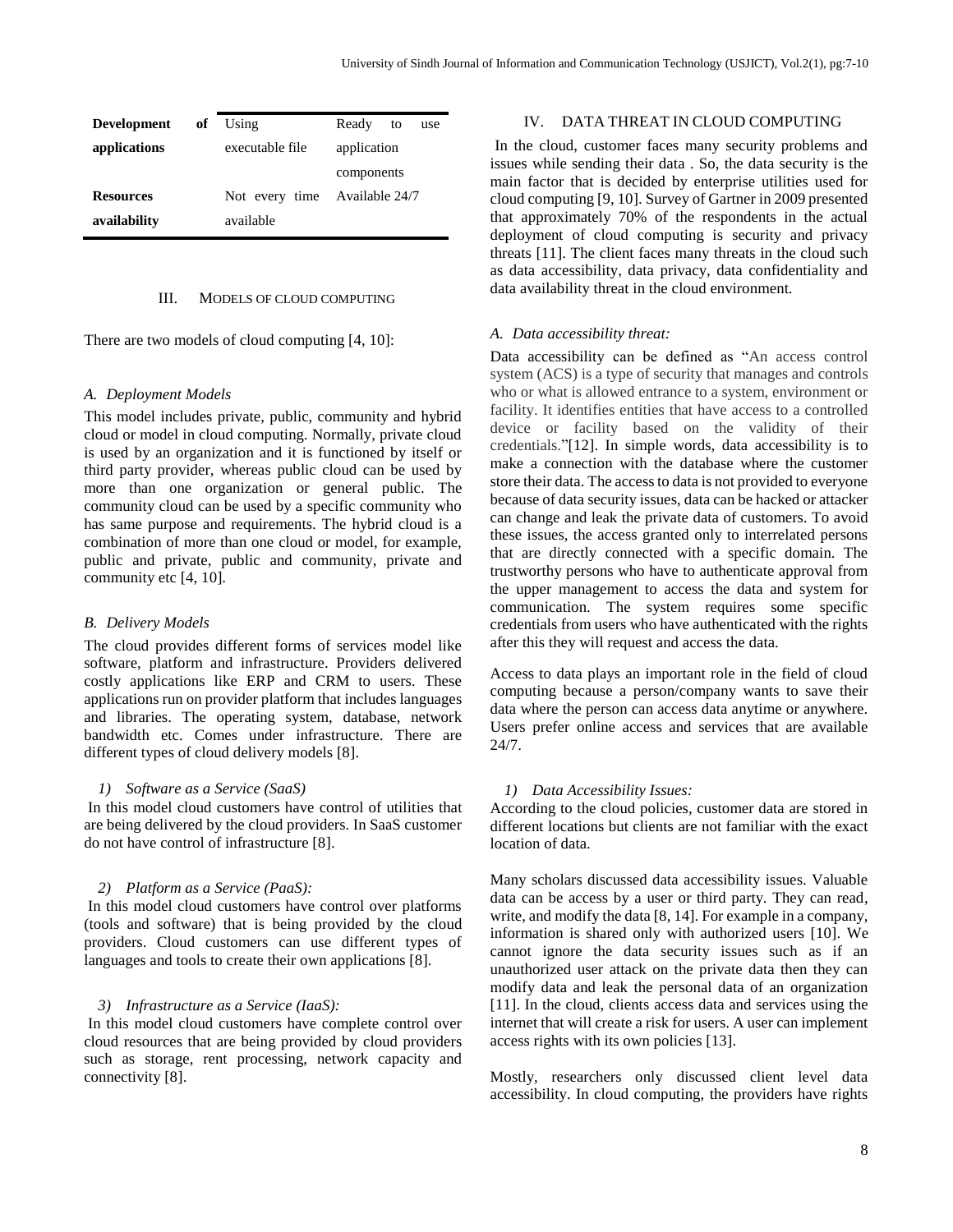to access the client's private data. Most of the cloud providers have stored customer data through encryption standards. Unauthorized providers know the encryption standards and technique that they are using for their customers. Through this, they can damage customer data [14].

# *B. Data Privacy*

Data privacy is known as information privacy. It can be defined as "data privacy, is the necessity to preserve and protect any personal information, collected by any organization, from being accessed by a third party. It is a part of Information Technology that helps an individual or an organization determines what data within a system can be shared with others and which should be restricted" [15]. In simple words, data privacy is justifying data that is saved in the cloud. Therefore, data privacy term is used specifically for the protection of data from illegal folks that occurs due to hacking. These days everything is possible when we are talking about the digital world where any obstacle is not taking more time.

Data privacy is essential when we are discussing the security of data. It is important for an organization to apply some security checks while accessing any data from cloud [15].

## *1) Data Privacy Issues*

In cloud computing data privacy is the primary focus for a service provider. Cloud Suppliers tell that data is secured at their locations. Different researchers talk about data privacy issues. Their concepts are "Top vulnerabilities are to be checked to ensure that data is protected from any attacks"[16]. Sensitive and non-sensitive data that comes from an authorized host can create threats with virtual cotenancy [13, 17]. Attackers get access to confidential data and moving towards data breaches. A researcher has revealed malicious attacks through unauthorized operators by targeting the IP address and physical server [4, 8].

From the prior discussion, the data privacy issues arise in proposed work. When a user sends their data to the cloud, they expect that their data can be secure and confidential. Sometimes cloud data can be breached and altered by the attacker. The consumers faced disaster at the time of data retrievals due to these issues. It is needed to provide solutions that give complete privacy to users. If a hacker, provider and admin access the data. The accessed data couldn't be understandable to them. There are also need to secure the third party and storage server from unauthorized access.

## V. SOLUTION

In previous research, cloud providers use only one encryption standard at a time to encrypt the user data. The main issue in earlier research is that the cloud administrator knows how to encrypt the data and have a chance to get the access of customer data that harm the cloud users.



*Figure 1: Referenced architecture*

In Figure 1 the user sends their data to the cloud. Firstly, it toward the third-party whose responsibility to encrypt the user data using encryption utility (which has more than one encryption standards and customers have their own choice to choose the standard and encrypt their data using his desired key). After this, the encrypted data is sent to the cloud provider's side and if a cloud provider admin accesses the data of a customer. The admin will only see the customer's data that is not understandable for them [18].

Now there is a danger to get unauthenticated or unauthorized access to provider servers. The solution to this problem is when an irrelevant person wants to access the admin system. It needs some credentials to log in. If credentials are authenticated then system send 6 digits code on admin's phone. Admin has to convey the generated code to the system for performing their functionalities on the system. If the code is not authenticated then the server will be also shut down for that admin.

If the credentials are unauthenticated twice then the system show non-running state for that user. At the same time, it blocks the IP address as well and put him on the block list.

# VI. CONCLUSION

Cloud computing is an emerging technology in nowadays that provides a great number of benefits, but it also contains many security challenges. The main purpose of a cloud is to store and manage the user data securely. When talking about